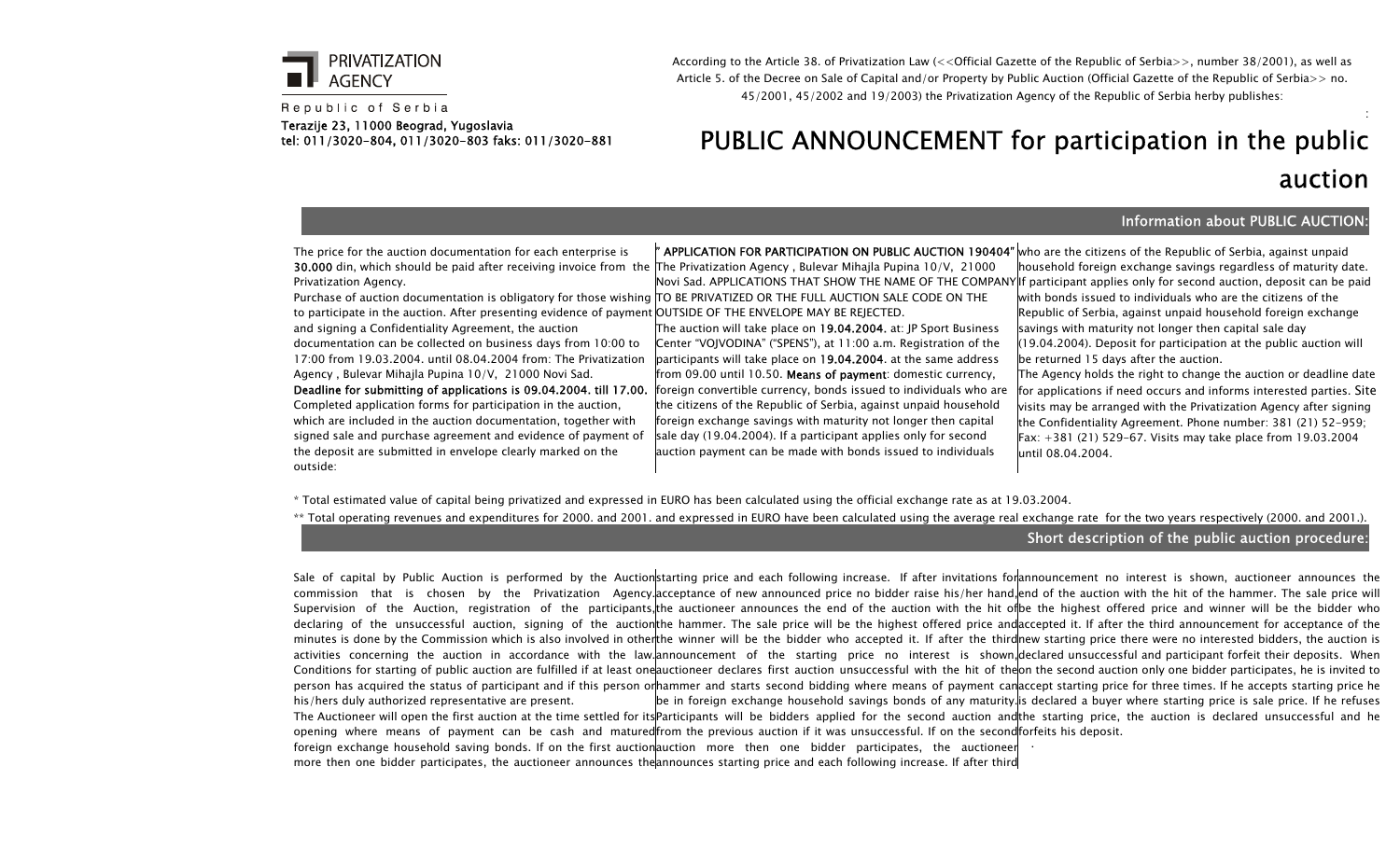| 1) Basic data on enterprise to be privatized: Joint stock enterprise for cast of non ferrous metals « LIVNICA », SUBOTICA                                                                                                                                                                |                          |                                                                                                                                                                                                                                   |                                          |                                                                                                                                                                                                                           |                                                               |                    |
|------------------------------------------------------------------------------------------------------------------------------------------------------------------------------------------------------------------------------------------------------------------------------------------|--------------------------|-----------------------------------------------------------------------------------------------------------------------------------------------------------------------------------------------------------------------------------|------------------------------------------|---------------------------------------------------------------------------------------------------------------------------------------------------------------------------------------------------------------------------|---------------------------------------------------------------|--------------------|
| Auction sale code: 190404-0 946p                                                                                                                                                                                                                                                         |                          |                                                                                                                                                                                                                                   |                                          | Total estimated value of the capital sale: 49.070.000 I in or *707.008 EUR<br>That is 65.674 % of the total capital of the enterprise.<br><b>Deposit</b> for participation in the auction is: 2.735.000 L n or 39.409 EUR |                                                               |                    |
| Core activity: Cast of non ferrous metals                                                                                                                                                                                                                                                |                          |                                                                                                                                                                                                                                   | Starting auction price is: 5.470.000 Din | Minimum investment in enterprise to be privatized: 1.013.000 Din.                                                                                                                                                         |                                                               |                    |
| Most important assets of the enterprise:                                                                                                                                                                                                                                                 |                          |                                                                                                                                                                                                                                   |                                          |                                                                                                                                                                                                                           |                                                               |                    |
| A) Buildings $-$ (m <sup>2</sup> ):<br>1. Block A (468), 2. Block B, r oulding section (677), 3. Block D,<br>galvanizing and prototypes (27), 4. Block F (278), 5. Attic (280), 6.<br>Doorman's booth (6), 7. Plate tu (1831), 8. Block C, smeltery (97), 9.<br>Block E, warehouse (150) |                          | <b>INV Construction</b> of the project of the second second to the second second to the second second second to the second second second second second second second second second second second second second second second seco |                                          |                                                                                                                                                                                                                           | ), 3) Pillar drilling machine (Potisje), 4)<br>111 - caravan) |                    |
| C) Land ( $m^2$ ): Land for development: $(0)$ , Agricultural land: $(0)$                                                                                                                                                                                                                |                          |                                                                                                                                                                                                                                   |                                          |                                                                                                                                                                                                                           |                                                               |                    |
| Financial information for year:                                                                                                                                                                                                                                                          |                          | 2001.                                                                                                                                                                                                                             |                                          |                                                                                                                                                                                                                           | 2002.                                                         |                    |
| Shown in:                                                                                                                                                                                                                                                                                | Din                      | **EURO                                                                                                                                                                                                                            |                                          | Din.                                                                                                                                                                                                                      |                                                               | **EURO             |
| Total operating revenues<br>Total operating expenditures                                                                                                                                                                                                                                 | 15.618.000<br>19.542.000 | 262.496<br>328.448                                                                                                                                                                                                                |                                          | 24.788.000<br>28.352.000                                                                                                                                                                                                  |                                                               | 410.703<br>469.754 |

**D) Most important products/services**: 1) Distribuition cupboards - PTT, CATV network, 2) Console L-400, 3) Connecting columns, 4) Roof tile forms Number of employees: 50; of which with University degree:4

| 2) Basic data on enterprise to be privatized: Joint stock enterprise for projecting, engineering and consulting « BIRO 54 », ZRENJANIN                         |                                                                                                                        |                                                                                                                                                                                                                          |  |                        |                                             |                    |
|----------------------------------------------------------------------------------------------------------------------------------------------------------------|------------------------------------------------------------------------------------------------------------------------|--------------------------------------------------------------------------------------------------------------------------------------------------------------------------------------------------------------------------|--|------------------------|---------------------------------------------|--------------------|
| <u>Auction sale code: 190404-0 915</u>                                                                                                                         |                                                                                                                        | Total estimated value of the capital sale : $4.673.000$ D  1 or *67.367 EUR<br>That is <b>69.293 %</b> of the total capital of the enterprise.<br>Deposit for participation in the auction is: 467.000 Dir. or 6.737 EUR |  |                        |                                             |                    |
| Core activity: Projecting of construction and other objects                                                                                                    |                                                                                                                        | Starting auction price is: 935.000 Din<br>Minimum investment in enterprise to be privatized: 629.000 Din.                                                                                                                |  |                        |                                             |                    |
| Most important assets of the enterprise:                                                                                                                       |                                                                                                                        |                                                                                                                                                                                                                          |  |                        |                                             |                    |
| A) Buildings $-$ (m <sup>2</sup> ):<br>I. Administration building E- V (27), 2. Administration building E– IV<br>(56), 3. Administration building E- III (585) |                                                                                                                        |                                                                                                                                                                                                                          |  |                        | $(1, 3)$ Pentium $(P-3)$ , 4) Laser printer |                    |
| C) Land ( $m^2$ ): Land for development: (0), Agricultural land: (0)                                                                                           |                                                                                                                        |                                                                                                                                                                                                                          |  |                        |                                             |                    |
| 2001.<br>Financial information for year:                                                                                                                       |                                                                                                                        |                                                                                                                                                                                                                          |  | 2002.                  |                                             |                    |
| Shown in:                                                                                                                                                      | Din                                                                                                                    | **EURO                                                                                                                                                                                                                   |  | Din                    |                                             | **EURO             |
| Total operating revenues<br>Total operating expenditures                                                                                                       | 7.467.000<br>8.244.000                                                                                                 | 125.500<br>138.559                                                                                                                                                                                                       |  | 7.422.000<br>9.288.000 |                                             | 122.972<br>153.889 |
|                                                                                                                                                                | <b>FAN Ba</b> landa badan dan badan badan badan badan 1970 dan badan 1970 dan badan badan badan badan badan badan bada |                                                                                                                                                                                                                          |  |                        |                                             |                    |

D) Most important products/services: 1) Projecting of construction and other objects Number of employees: 17; of which with University degree:6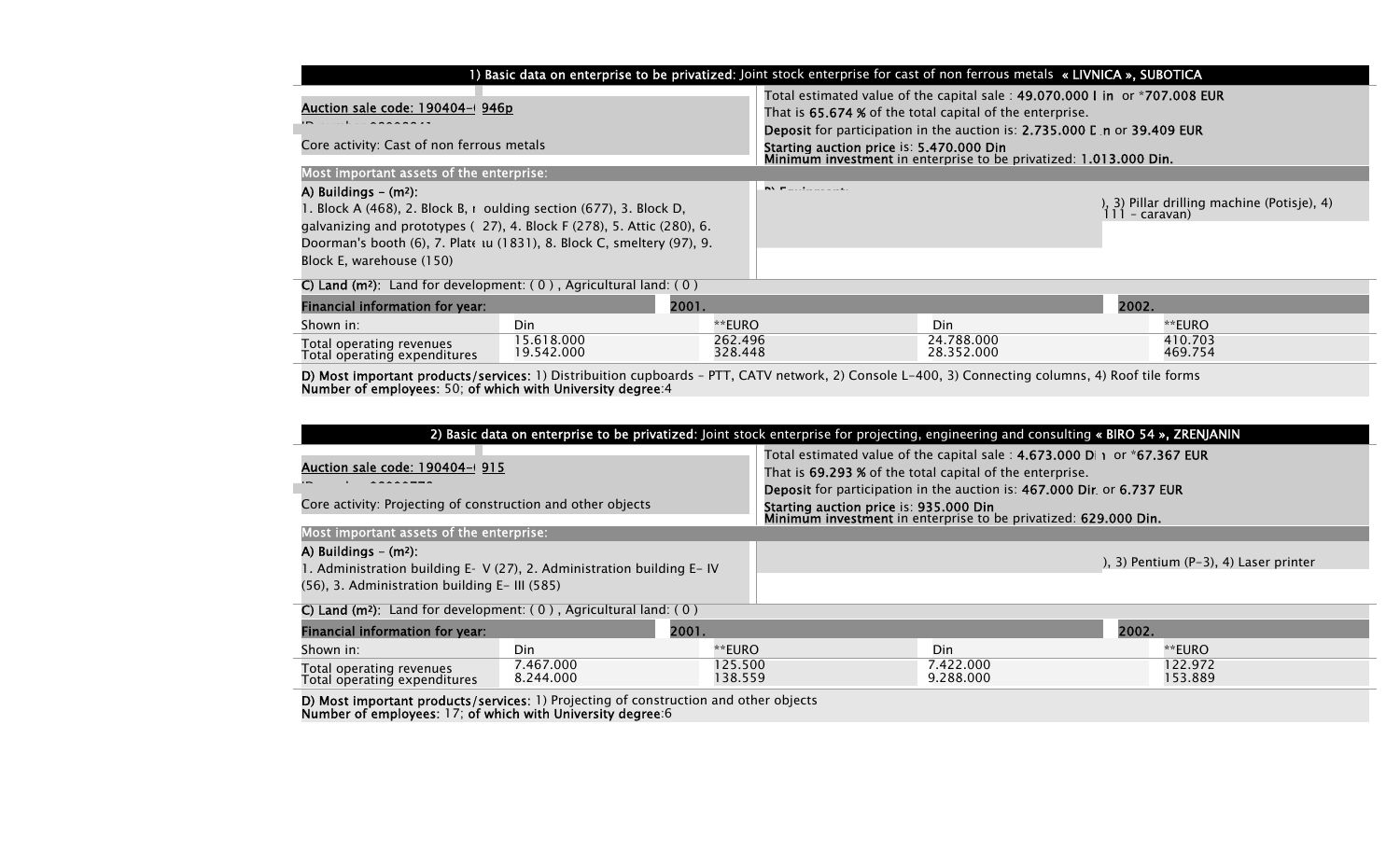| 3) Basic data on enterprise to be privatized: Joint stock enterprise for supplying and production « SANITARIJA », NOVI SAD                                                                                                                                                                                                                                           |                            |                                                                                                                                                                                                       |                                                                                                                                                                                                                                                                                                                                                          |                        |  |
|----------------------------------------------------------------------------------------------------------------------------------------------------------------------------------------------------------------------------------------------------------------------------------------------------------------------------------------------------------------------|----------------------------|-------------------------------------------------------------------------------------------------------------------------------------------------------------------------------------------------------|----------------------------------------------------------------------------------------------------------------------------------------------------------------------------------------------------------------------------------------------------------------------------------------------------------------------------------------------------------|------------------------|--|
| Auction sale code: 190404- 116<br>Core activity: Wholesale of pharmaceutical products                                                                                                                                                                                                                                                                                |                            |                                                                                                                                                                                                       | Total estimated value of the capital sale: 149.856.000 Din or *2.160.563 EUR<br>That is 68.306 % of the total capital of the enterprise.<br><b>Deposit</b> for participation in the auction is: 17.983.000 Jin or 259.271 EUR<br>Starting auction price is: 35.966.000. Din<br><b>Minimum investment</b> in enterprise to be privatized: 15.208.000 Din. |                        |  |
| Most important assets of the enterprise:<br>A) Buildings $-$ (m <sup>2</sup> ):<br>1. Hall for manufacture of $m_1$ dicines, Futoska no:80 (1100), 2. Office and<br>warehousing space, Futoska 10:84 (3802), 3. Pharmacy, Mikole Kocisa 4<br>(178), 4. Warehouse, Mikole ocisa 8 (230), 5. Management and<br>warehousing building, Save Tekelije 14, Zrenjnain (585) |                            | <b>INVESTIGATION</b> CONTINUES.                                                                                                                                                                       | 5 vehicles), 3) Labeling machine, 4) Folding<br>Device for demineralization of water                                                                                                                                                                                                                                                                     |                        |  |
| C) Land ( $m^2$ ): Land for development: (0), Agricultural land: (0)                                                                                                                                                                                                                                                                                                 |                            |                                                                                                                                                                                                       |                                                                                                                                                                                                                                                                                                                                                          |                        |  |
| Financial information for year:                                                                                                                                                                                                                                                                                                                                      | 2001.                      |                                                                                                                                                                                                       |                                                                                                                                                                                                                                                                                                                                                          | 2002.                  |  |
| Shown in:                                                                                                                                                                                                                                                                                                                                                            | Din                        | **EURO                                                                                                                                                                                                | <b>Din</b>                                                                                                                                                                                                                                                                                                                                               | **EURO                 |  |
| Total operating revenues<br>Total operating expenditures<br>Number of employees: 113; of which with University degree:25                                                                                                                                                                                                                                             | 612.052.000<br>610.601.000 | 10.286.934<br>10.262.547<br>D) Most important products/services: 1) Pharmaceutical products, 2) Pharmaceuticals, 3) Dental products, 4) Veterinary products, $\downarrow$ ) Chemistry and diagnostics | 338.860.000<br>365.907.000                                                                                                                                                                                                                                                                                                                               | 5.614.448<br>6.062.580 |  |

|                                                                                                                                                                                                                                                                                                                                                     | 4) Basic data on enterprise to be privatized: Socially owned enterprise for farming and cattle growing and production « ZMAJEVO », ZMAJEVO |                                                                                                                                                                                               |               |                |                |                                                                                           |
|-----------------------------------------------------------------------------------------------------------------------------------------------------------------------------------------------------------------------------------------------------------------------------------------------------------------------------------------------------|--------------------------------------------------------------------------------------------------------------------------------------------|-----------------------------------------------------------------------------------------------------------------------------------------------------------------------------------------------|---------------|----------------|----------------|-------------------------------------------------------------------------------------------|
| <u>Auction sale code: 190404- 117</u><br>Core activity: Growing of wheat and other plants                                                                                                                                                                                                                                                           |                                                                                                                                            | Total estimated value of the capital sale: 183.286.000 Din or *2.642.541 EUR<br>That is 70 % of the total capital of the enterprise.                                                          |               |                |                |                                                                                           |
|                                                                                                                                                                                                                                                                                                                                                     |                                                                                                                                            | Deposit for participation in the auction is: 21.994.000 Jin or 317.100 EUR<br>Starting auction price is: 43.989.000. Din<br>Minimum investment in enterprise to be privatized: 6.889.000 Din. |               |                |                |                                                                                           |
| Most important assets of the enterprise:                                                                                                                                                                                                                                                                                                            |                                                                                                                                            |                                                                                                                                                                                               |               |                |                |                                                                                           |
| A) Buildings $-$ (m <sup>2</sup> ):<br>1. Management building (41. ), 2. Stable for cattle (665), 3. Stable for<br>cattle - new one (224), 4. Brigk plant (management building $+$ furnace for<br>baking of bricks) (828), 5. Restaurant (432), 6. Butchery (884)<br>C) Land ( $m^2$ ): Land for development: (67836), Agricultural land: (6060929) |                                                                                                                                            |                                                                                                                                                                                               | B) Equipment: | $\overline{1}$ | ading machines | E 1550), 3) Tractor (3) (super titan), 4)<br>vehicles (2) (UAZ), 6) Machien for preparing |
| Financial information for year:                                                                                                                                                                                                                                                                                                                     |                                                                                                                                            | 2001.                                                                                                                                                                                         |               |                | 2002.          |                                                                                           |
| Shown in:                                                                                                                                                                                                                                                                                                                                           | Din                                                                                                                                        | **EURO                                                                                                                                                                                        |               | Din            |                | **EURO                                                                                    |
| Total operating revenues                                                                                                                                                                                                                                                                                                                            | 112.297.000                                                                                                                                | .887.408                                                                                                                                                                                      |               | 150.272.000    |                | 2.489.802                                                                                 |
| Total operating expenditures                                                                                                                                                                                                                                                                                                                        | 85.318.000                                                                                                                                 | 1.433.964                                                                                                                                                                                     |               | 116.504.000    |                | 1.930.312                                                                                 |
| D) Most important products/services: 1) Wheat, 2) Barley, 3) Sunflower, 4) Soya, 5) Corn, 6) Beet, 7) Pork meat, 8) Veal meat<br>Number of amployees 120; of which with University degree 7                                                                                                                                                         |                                                                                                                                            |                                                                                                                                                                                               |               |                |                |                                                                                           |

Number of employees: 129; of which with University degree:7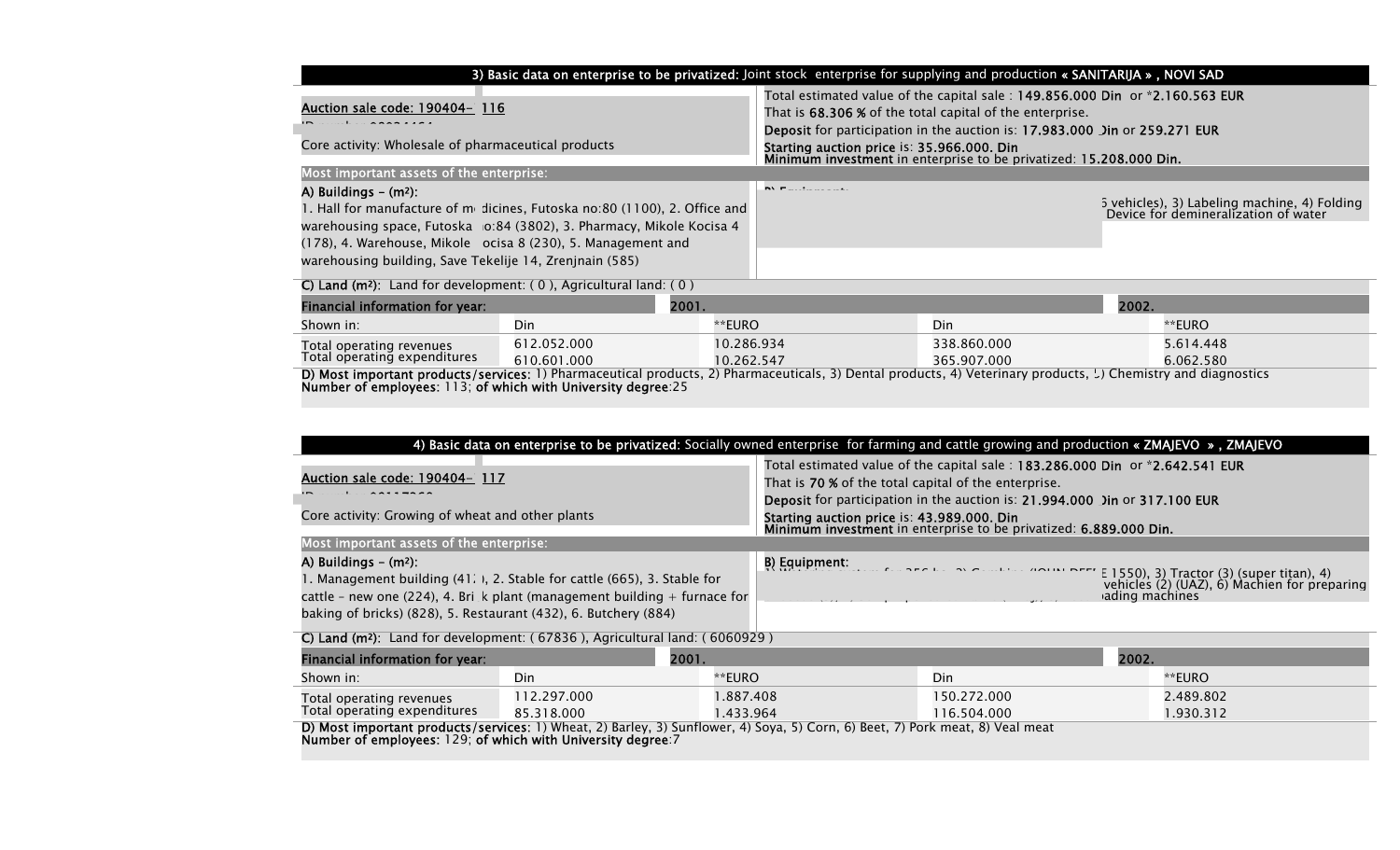|                                                                                                                                                                                            | 5) Basic data on enterprise to be privatized: Socially owned enterprise with full liability « STAKLENA BASTA », KANJIZA                                                                                        |
|--------------------------------------------------------------------------------------------------------------------------------------------------------------------------------------------|----------------------------------------------------------------------------------------------------------------------------------------------------------------------------------------------------------------|
| <u>Auction sale code: 190404- 121</u>                                                                                                                                                      | Total estimated value of the capital sale: 51.397.000 I in or *739.940 EUR<br>That is 70 % of the total capital of the enterprise.<br>Deposit for participation in the auction is: 6.168.000 L n or 88.793 EUR |
| Core activity: Growing of vegetables, flowers and decoration plants                                                                                                                        | Starting auction price is: 12.335.000. Din<br>Minimum investment in enterprise to be privatized: 1.874.000 Din.                                                                                                |
| Most important assets of the enterprise:                                                                                                                                                   |                                                                                                                                                                                                                |
| A) Buildings $-$ (m <sup>2</sup> ):<br>1. Dehydrating building (663, 2. Warerhouse for herbal products (572),<br>3. Warehouse $(420)$ , 4. Water ng field – channel $(3700)$ , 5. Watering | B) Equipment:<br>np (CPC 80), 3) Combine (4 combines)<br>HP 100), 5) Tractors (5 tractors) (IMT,                                                                                                               |
| system 25 ha in the ground (25)                                                                                                                                                            |                                                                                                                                                                                                                |
| C) Land ( $m^2$ ): Land for development: ( $7305320$ ), Agricultural land: (0)                                                                                                             |                                                                                                                                                                                                                |
| Financial information for year:<br>2001.                                                                                                                                                   | 2002.                                                                                                                                                                                                          |

| <b>Financial information for year:</b> | 2001.      |                                                                                                                                                                           | 2002.      |         |
|----------------------------------------|------------|---------------------------------------------------------------------------------------------------------------------------------------------------------------------------|------------|---------|
| Shown in:                              | Din        | **EURO                                                                                                                                                                    | Din        | **EURO  |
| Total operating revenues               | 22.356.000 | 375.744                                                                                                                                                                   | 16.237.000 | 269.025 |
| Total operating expenditures           | 22.895.000 | 384.803                                                                                                                                                                   | 22.754.000 | 377.003 |
|                                        |            | D) Most important products (senices: 1) Tomato 2) Cusumber, 3) Paprika and paprika seeds. 4) Salad, 5) Fresh spring beans and clean pease, 6) Other vegetables. 7) Barley |            |         |

**ervices:** 1) Tomato, 2) Cucumber, 3) Paprika and paprika seeds, 4) Salad, 5) Fresh spring beans and green peas, 6) Other vegetables, 7) Barley, corn, oat, soya Number of employees: 48; of which with University degree:1

| 6) Basic data on enterprise to be privatized: Joint stock enterprise for manufacture and repair of rail vehicles, wagons and metal processing activity « SINVOZ», ZRENJANIN                                                                                                                                                               |  |  |  |  |  |
|-------------------------------------------------------------------------------------------------------------------------------------------------------------------------------------------------------------------------------------------------------------------------------------------------------------------------------------------|--|--|--|--|--|
| Total estimated value of the capital sale: 260.694.000 Din or *3.741.595 EUR<br>That is 56.602 % of the total capital of the enterprise.<br>Deposit for participation in the auction is: 31.283.000 Jin or 448.991 EUR<br>Starting auction price is: 62.567.000 Din<br>Minimum investment in enterprise to be privatized: 17.974.000 Din. |  |  |  |  |  |
| Most important assets of the enterprise:                                                                                                                                                                                                                                                                                                  |  |  |  |  |  |
| r vehicle (Daewoo lega), 4) Positioner (T-                                                                                                                                                                                                                                                                                                |  |  |  |  |  |
|                                                                                                                                                                                                                                                                                                                                           |  |  |  |  |  |
|                                                                                                                                                                                                                                                                                                                                           |  |  |  |  |  |
|                                                                                                                                                                                                                                                                                                                                           |  |  |  |  |  |
|                                                                                                                                                                                                                                                                                                                                           |  |  |  |  |  |
|                                                                                                                                                                                                                                                                                                                                           |  |  |  |  |  |

D) Most important products/services: Repair and reconstruction of rail vehicles, 2) manufacture of rail vehicles, 3) Manufacture of energy producing machines and devices, 4) Manufacture of machines for processing of wood and metal, 5) Manufacture of metal and construction constructions, 6) Manufactu e of machines for food, beverages and

tobacco industry Number of employees: 864 of which with University degree: 27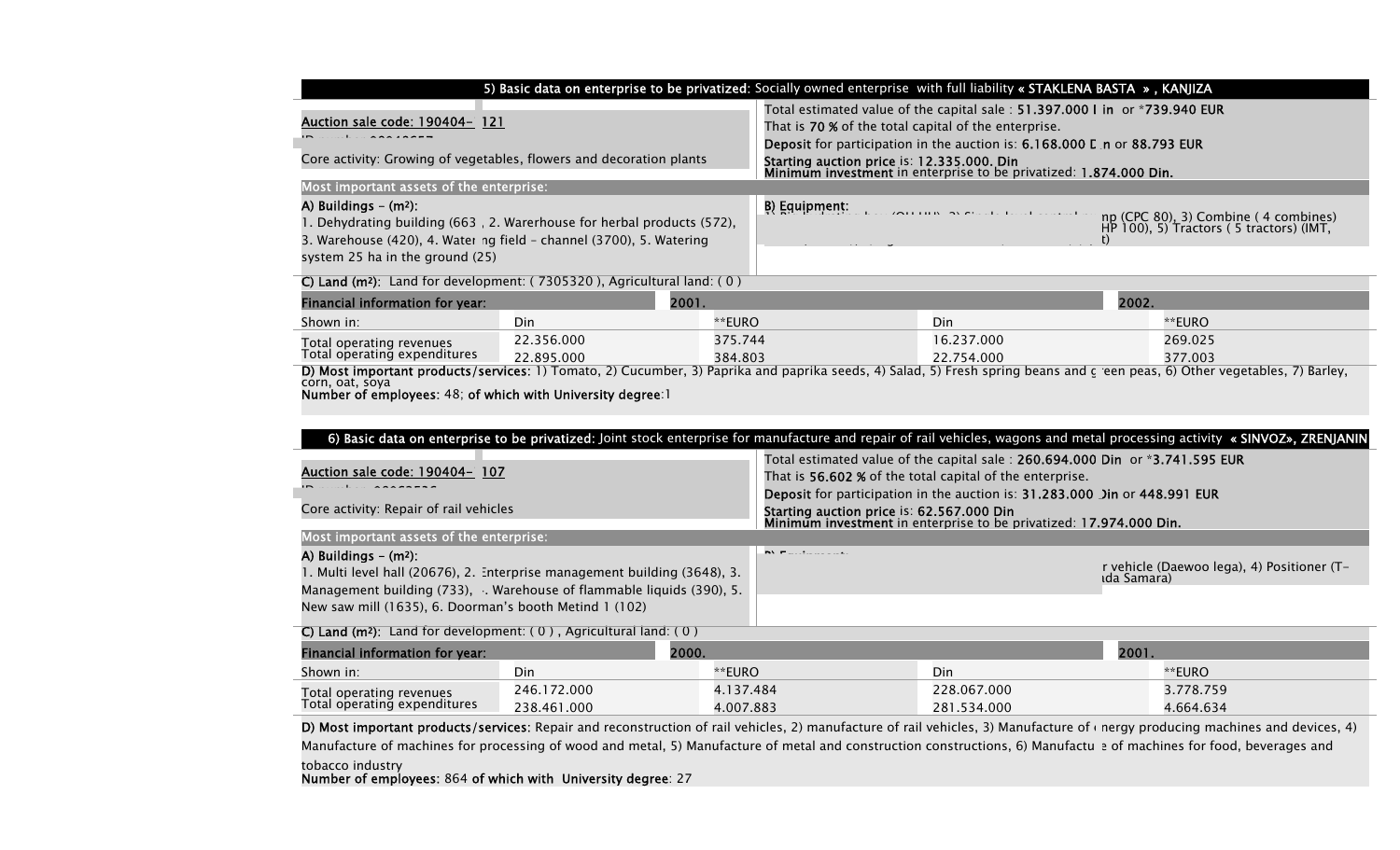|                                                                                                                                                                                                                                       | 7) Basic data on enterprise to be privatized: Socially owned enterprise for cooperative production, sales and services «TEHNO - KOP », NOVI SAD |                                                                                                                                                                                                                 |                                                                                            |                        |                    |
|---------------------------------------------------------------------------------------------------------------------------------------------------------------------------------------------------------------------------------------|-------------------------------------------------------------------------------------------------------------------------------------------------|-----------------------------------------------------------------------------------------------------------------------------------------------------------------------------------------------------------------|--------------------------------------------------------------------------------------------|------------------------|--------------------|
| Auction sale code: 190404- 109                                                                                                                                                                                                        |                                                                                                                                                 | Total estimated value of the capital sale: 36.601.000 c n. or 525.309 EUR.<br>That is 70 % of the total capital of the enterprise.<br>Deposit for participation in the auction is: 4.392.000 c n or 63.037 EUR. |                                                                                            |                        |                    |
| Core activity: basic machine works                                                                                                                                                                                                    |                                                                                                                                                 |                                                                                                                                                                                                                 | Starting auction price is: 8.784.000 din.                                                  |                        |                    |
|                                                                                                                                                                                                                                       |                                                                                                                                                 |                                                                                                                                                                                                                 | Minimum investment in enterprise to be privatized: 87.000 din.                             |                        |                    |
| Most important assets of the enterprise:                                                                                                                                                                                              |                                                                                                                                                 |                                                                                                                                                                                                                 |                                                                                            |                        |                    |
| $\mathbf{A}$ by $\mathbf{B}$ and $\mathbf{B}$ and $\mathbf{B}$ and $\mathbf{B}$ and $\mathbf{A}$ and $\mathbf{A}$ and $\mathbf{A}$<br>1. Residential and business object, Zmaj Jovina no;19 (521), 2. Office<br>space "Bistrica" (55) |                                                                                                                                                 |                                                                                                                                                                                                                 | 1) Computer (Pentium III), 2) Vehicle (Zastava Poly), 3) Dish washing, 4) Printer (LQ 300) |                        |                    |
| C) Land ( $m^2$ ): Land for development: (), Agricultural land: ()                                                                                                                                                                    |                                                                                                                                                 |                                                                                                                                                                                                                 |                                                                                            |                        |                    |
| Financial information for year:                                                                                                                                                                                                       | 2001.                                                                                                                                           |                                                                                                                                                                                                                 |                                                                                            |                        | 2002.              |
| Shown in:                                                                                                                                                                                                                             | Din                                                                                                                                             | **EURO                                                                                                                                                                                                          |                                                                                            | Din                    | **EURO             |
| Total operating revenues<br>Total operating expenditures                                                                                                                                                                              | 21.140.000<br>21.177.000                                                                                                                        | 355.306<br>355.928                                                                                                                                                                                              |                                                                                            | 7.911.000<br>8.323.000 | 131.074<br>137.901 |
| D) Most important products/services: 1) Trading, 2) Intermediary services, 3) Other services<br>Model and $\ell$ and the continuum of the contraction of the contract of the contraction of the contract $\alpha$                     |                                                                                                                                                 |                                                                                                                                                                                                                 |                                                                                            |                        |                    |

Number of employees: 15; of which with University degree:2

| 8) Basic data on enterprise to be privatized: Socially owned enterprise for processing of wood and wood works «TESARI », SUBOTICA |                                                                      |        |                                                                                                                                                                                                                |                      |  |
|-----------------------------------------------------------------------------------------------------------------------------------|----------------------------------------------------------------------|--------|----------------------------------------------------------------------------------------------------------------------------------------------------------------------------------------------------------------|----------------------|--|
| Auction sale code: 190404- 110<br>Core activity: Installation of roof constructions                                               |                                                                      |        | Total estimated value of the capital sale: 13.549.000 I in or *194.468 EUR<br>That is 70 % of the total capital of the enterprise.<br>Deposit for participation in the auction is: 1.355.000 L n or 19.447 EUR |                      |  |
|                                                                                                                                   |                                                                      |        | Starting auction price is: 2.710.000. Din<br>Minimum investment in enterprise to be privatized: 931.000 Din.                                                                                                   |                      |  |
| Most important assets of the enterprise:                                                                                          |                                                                      |        |                                                                                                                                                                                                                |                      |  |
| A) Buildings $-$ (m <sup>2</sup> ):<br>(894), 4. Mason's plant 2 (896), 5. Warehouse (32)                                         | . Assembled barrack (89), 2. Mason's plant (931), 3. Mason's plant 1 |        |                                                                                                                                                                                                                | mputers (PC 586/100) |  |
| C) Land ( $m^2$ ): Land for development: (0), Agricultural land: (0)                                                              |                                                                      |        |                                                                                                                                                                                                                |                      |  |
| Financial information for year:                                                                                                   | 2001.                                                                |        | 2002.                                                                                                                                                                                                          |                      |  |
| Shown in:                                                                                                                         | Din                                                                  | **EURO | Din                                                                                                                                                                                                            | **EURO               |  |
|                                                                                                                                   | 2.483.000                                                            | 41.732 | 6.028.000                                                                                                                                                                                                      | 99.876               |  |
| Total operating revenues<br>Total operating expenditures<br>3.193.000                                                             |                                                                      | 53.666 | 6.408.000                                                                                                                                                                                                      | 106.172              |  |
| D) Most important products/services: 1) Mason services                                                                            |                                                                      |        |                                                                                                                                                                                                                |                      |  |

Number of employees: 9; of which with University degree:1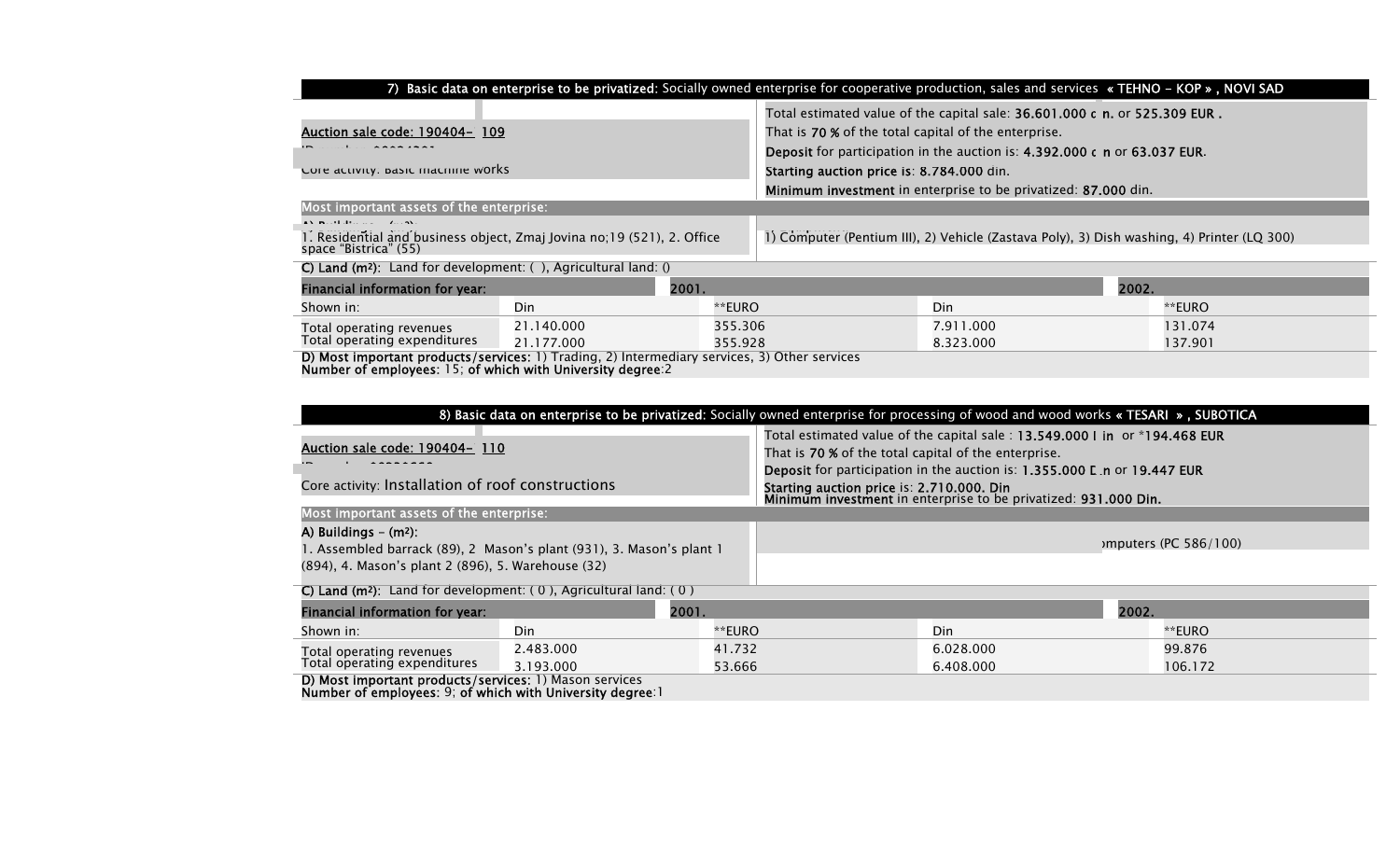|                                                                                                                                                                                                                                                            | 9) Basic data on enterprise to be privatized: Socially owned enterprise for transporting of goods by road « AUTOPREVOZ », ZRENJANIN |                                                                                                                                                |                                                                                                                                                                                                        |                          |       |                                                                  |
|------------------------------------------------------------------------------------------------------------------------------------------------------------------------------------------------------------------------------------------------------------|-------------------------------------------------------------------------------------------------------------------------------------|------------------------------------------------------------------------------------------------------------------------------------------------|--------------------------------------------------------------------------------------------------------------------------------------------------------------------------------------------------------|--------------------------|-------|------------------------------------------------------------------|
| Auction sale code: 190404- 111                                                                                                                                                                                                                             |                                                                                                                                     | Total estimated value of the capital sale : $6.658.000$ D $\rightarrow$ or *95.560 EUR<br>That is 70 % of the total capital of the enterprise. |                                                                                                                                                                                                        |                          |       |                                                                  |
| Core activity: Transporting of goods by road                                                                                                                                                                                                               |                                                                                                                                     |                                                                                                                                                | <b>Deposit</b> for participation in the auction is: <b>799.000 Dir</b> , or 11.467 EUR<br>Starting auction price is: 1.598.000. Din<br>Minimum investment in enterprise to be privatized: 257.000 Din. |                          |       |                                                                  |
| Most important assets of the enterprise:                                                                                                                                                                                                                   |                                                                                                                                     |                                                                                                                                                |                                                                                                                                                                                                        |                          |       |                                                                  |
| A) Buildings $-$ (m <sup>2</sup> ):<br>1. Management building mae e of bricks and concrete (39), 2. Warehouse<br>next to the management building (150), 3. Warehouse made of bricks<br>(212), 4. Workshop made of bricks (186), 5. Assembled barrack (150) |                                                                                                                                     |                                                                                                                                                | <b>INVESTIGATION</b>                                                                                                                                                                                   |                          |       | je (R. Dakic 600 D), 4) Truck (TAM 130), 5)<br>stern (UTVA 20 t) |
|                                                                                                                                                                                                                                                            | C) Land ( $m^2$ ): Land for development: (5773), Agricultural land: (0)                                                             |                                                                                                                                                |                                                                                                                                                                                                        |                          |       |                                                                  |
| 2001.<br>Financial information for year:                                                                                                                                                                                                                   |                                                                                                                                     |                                                                                                                                                |                                                                                                                                                                                                        |                          | 2002. |                                                                  |
| Shown in:                                                                                                                                                                                                                                                  | Din                                                                                                                                 | **EURO                                                                                                                                         |                                                                                                                                                                                                        | Din.                     |       | **EURO                                                           |
| Total operating revenues<br>Total operating expenditures                                                                                                                                                                                                   | 7.672.000<br>10.230.000                                                                                                             | 128.946<br>171.939                                                                                                                             |                                                                                                                                                                                                        | 22.505.000<br>23.998.000 |       | 372.877<br>397.614                                               |

397.614

D) Most important products/services: 1) Transporting of goods Number of employees: 28; of which with University degree:0

| 10) Basic data on enterprise to be privatized: Joint stock enterprise for projecting, engineering and consulting Novi Sad<br>« CENTAR ZA PUTEVE VOJVODINE », NOVI SAD |                                          |                                                                                                                                                                                                                           |                                                                                                                                                                                                                                                                                                                                                       |             |           |
|-----------------------------------------------------------------------------------------------------------------------------------------------------------------------|------------------------------------------|---------------------------------------------------------------------------------------------------------------------------------------------------------------------------------------------------------------------------|-------------------------------------------------------------------------------------------------------------------------------------------------------------------------------------------------------------------------------------------------------------------------------------------------------------------------------------------------------|-------------|-----------|
| Auction sale code: 190404– 112                                                                                                                                        |                                          | Total estimated value of the capital sale: 40.842.000 I in or *586.179 EUR<br>That is 59.479 % of the total capital of the enterprise.<br><b>Deposit</b> for participation in the auction is: 4.901.000 L n or 70.341 EUR |                                                                                                                                                                                                                                                                                                                                                       |             |           |
| Core activity: Development of real estate projects                                                                                                                    |                                          |                                                                                                                                                                                                                           | Starting auction price is: 9.802.000. Din<br>Minimum investment in enterprise to be privatized: 10.016.000 Din.                                                                                                                                                                                                                                       |             |           |
|                                                                                                                                                                       | Most important assets of the enterprise: |                                                                                                                                                                                                                           |                                                                                                                                                                                                                                                                                                                                                       |             |           |
| A) Buildings $-$ (m <sup>2</sup> ):<br>. Building in Jovana Djordjewica street no: 2(350), 2. Building in Futoska<br>64 street (537)                                  |                                          |                                                                                                                                                                                                                           | B) Equipment:<br>1) New Dynatest Falling Weight Deflect, 2) System with accompanies equipment (Romdas 7000), 3)<br>Total station Topkom (GTS–601 AF), 4) Passenger vehicle (Iveco Dail 3511D), 5) Passenger vehicle<br>(Mazda 2500DK AC), 6) Computers (53 pieces), 7) Topcon Legasy receiver (H GD L1), 8) Combi<br>transporter (Mercedes Vito 110C) |             |           |
| C) Land ( $m^2$ ): Land for development: (0), Agricultural land: (0)                                                                                                  |                                          |                                                                                                                                                                                                                           |                                                                                                                                                                                                                                                                                                                                                       |             |           |
| Financial information for year:                                                                                                                                       | 2001.                                    |                                                                                                                                                                                                                           |                                                                                                                                                                                                                                                                                                                                                       |             | 2002.     |
| Shown in:                                                                                                                                                             | Din                                      | **EURO                                                                                                                                                                                                                    |                                                                                                                                                                                                                                                                                                                                                       | Din         | **EURO    |
| Total operating revenues                                                                                                                                              | 90.629.000                               | .523.228                                                                                                                                                                                                                  |                                                                                                                                                                                                                                                                                                                                                       | 146.158.000 | 2.421.639 |
| Total operating expenditures                                                                                                                                          | 65.303.000                               | 1.097.566                                                                                                                                                                                                                 |                                                                                                                                                                                                                                                                                                                                                       | 140.655.000 | 2.330.461 |
| D) Most important products/services: 1) Researching of fields and projecting of roads<br>Number of employees: 104; of which with University degree: 34                |                                          |                                                                                                                                                                                                                           |                                                                                                                                                                                                                                                                                                                                                       |             |           |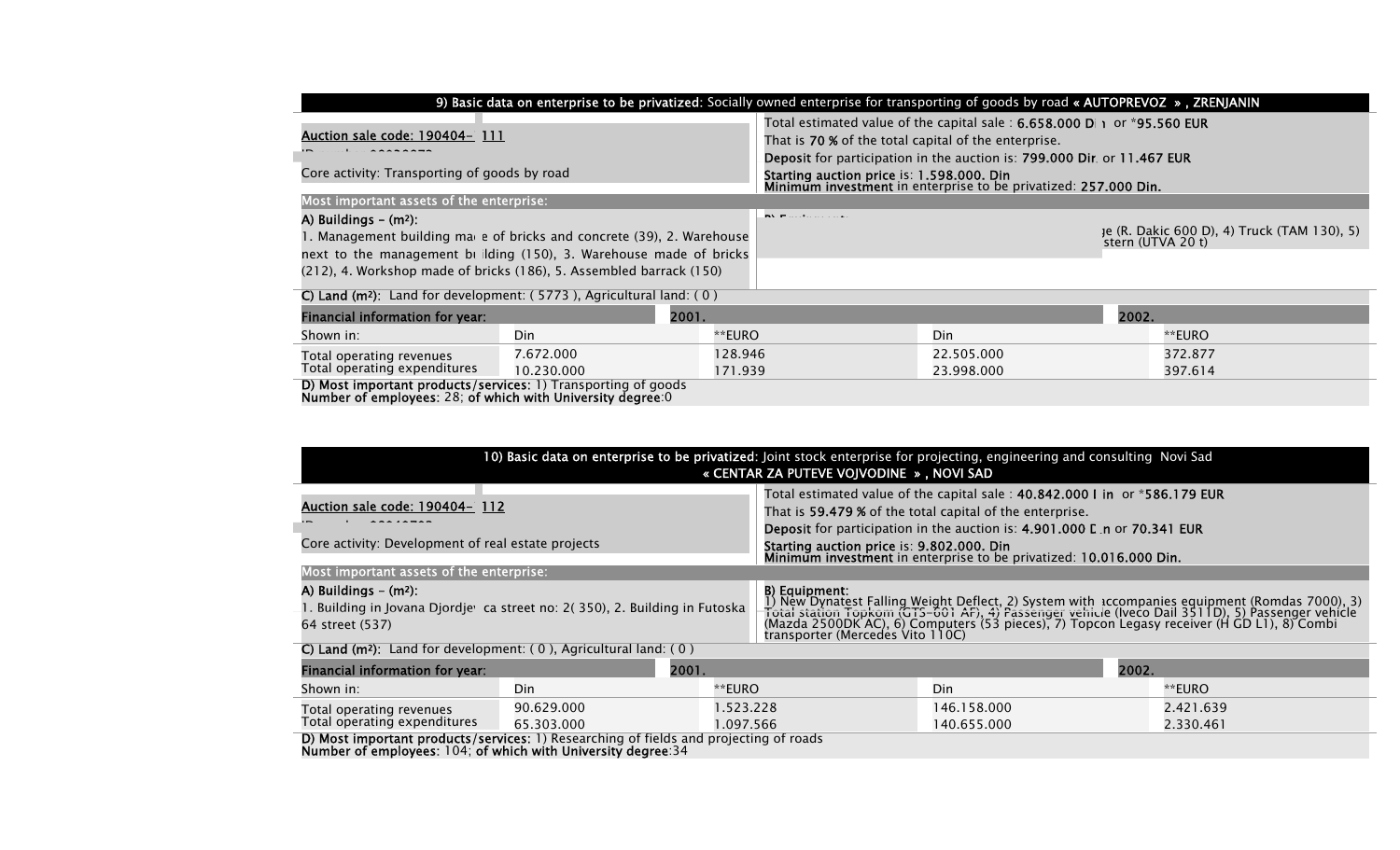|                                                                                                                                                                                                                                        | 11) Basic data on enterprise to be privatized: Joint stock enterprise for agricultural production « NOVA BRAZDA », DJURDJIN                                                                                                                                                                                                                |
|----------------------------------------------------------------------------------------------------------------------------------------------------------------------------------------------------------------------------------------|--------------------------------------------------------------------------------------------------------------------------------------------------------------------------------------------------------------------------------------------------------------------------------------------------------------------------------------------|
| Auction sale code: 190404- 113<br>ID number:08048991<br>Core activity: Farming, cattle growing, agricultural services in production<br>of herbs and cattle growing, trading<br>Most important assets of the enterprise:                | Total estimated value of the capital sale: 248.065.000 Din or *3.560.339 EUR<br>That is 69.951 % of the total capital of the enterprise.<br>Deposit for participation in the auction is: 29.768.000 Jin or 427.241 EUR<br>Starting auction price is: 59.536.000. Din<br>Minimum investment in enterprise to be privatized: 14.455.000 Din. |
| A) Buildings $-$ (m <sup>2</sup> ):<br>1. Cow farm (2 farms) (3566) 2. Mini slaughter house (403), 3. Silo of<br>800 wagons (417), 4. Mill (2! 2), 5. Sheds for tractors (2 sheds) (1630), 6.<br>Shed for combines, boiler room (1055) | <b>B) Equipment:</b><br>1) Combings (5 combines), 2) Tractors (2 tractors), 3) low (Lemken – 7 furrows), 4) Continuous<br>1) Combings (5 combines), 2) Tractors (2 tractors), 3) low (Lemken – 7 furrows), 4) Combines<br>1) Combings (5 co<br>minced meat                                                                                 |

| C) Land ( $m^2$ ): Land for development: (50964), Agricultural land: (9279946)                                                                                                                                                          |             |           |             |           |  |  |  |  |
|-----------------------------------------------------------------------------------------------------------------------------------------------------------------------------------------------------------------------------------------|-------------|-----------|-------------|-----------|--|--|--|--|
| Financial information for year:                                                                                                                                                                                                         |             | 2001.     |             | 2002.     |  |  |  |  |
| Shown in:                                                                                                                                                                                                                               | Din         | **EURO    | Din         | **EURO    |  |  |  |  |
| Total operating revenues<br>Total operating expenditures                                                                                                                                                                                | 258.424.000 | 4.343.407 | 306.993.000 | 5.086.455 |  |  |  |  |
|                                                                                                                                                                                                                                         | 243.748.000 | 4.096.743 | 288.301.000 | 4.776.754 |  |  |  |  |
| <b>D) Most important products/services</b> : 1) Wheat ( mercantile and seeding), 2) Barley, corn, sunflower, sugar beet, 3) Fattening of pigs and young cows, 4) Flour (Type T–400, T–<br>500, cattle), 5) Fresh pork and veal meet, 6) |             |           |             |           |  |  |  |  |

Number of employees: 202; of which with University degree:8

| 12) Basic data on enterprise to be privatized: Socially owned enterprise for final craft works, trade and services « ARANZER - PRODUKT », ZRENJANIN                                           |           |        |                                                                                                                                                                                                                                                                                                                                  |           |       |                                              |  |
|-----------------------------------------------------------------------------------------------------------------------------------------------------------------------------------------------|-----------|--------|----------------------------------------------------------------------------------------------------------------------------------------------------------------------------------------------------------------------------------------------------------------------------------------------------------------------------------|-----------|-------|----------------------------------------------|--|
| Auction sale code: 190404- 114<br>Core activity: Basic construction works                                                                                                                     |           |        | Total estimated value of the capital sale: 5.610.000 D 1 or *80.515 EUR<br>That is 70 % of the total capital of the enterprise.<br><b>Deposit</b> for participation in the auction is: 673.000 Dir. or 9.662 EUR<br>Starting auction price is: 1.346.000. Din<br>Minimum investment in enterprise to be privatized: 300.000 Din. |           |       |                                              |  |
| Most important assets of the enterprise:                                                                                                                                                      |           |        |                                                                                                                                                                                                                                                                                                                                  |           |       |                                              |  |
| A) Buildings $-$ (m <sup>2</sup> ):<br>1. Workshop building KP 581 3/12 (417), 2. Workshop building KP<br>5818/8 (34), 3. Workshop bt Iding KP 5818/5 (94), 4. Management<br>building $(117)$ |           |        | <b>INVESTIGATION</b> CONTINUES.                                                                                                                                                                                                                                                                                                  |           |       | th printer, 4) Stands (carpentry), 5) Manual |  |
| C) Land ( $m^2$ ): Land for development: (0), Agricultural land: (0)                                                                                                                          |           |        |                                                                                                                                                                                                                                                                                                                                  |           |       |                                              |  |
| Financial information for year:                                                                                                                                                               | 2001.     |        |                                                                                                                                                                                                                                                                                                                                  |           | 2002. |                                              |  |
| Shown in:                                                                                                                                                                                     | Din       | **EURO |                                                                                                                                                                                                                                                                                                                                  | Din       |       | **EURO                                       |  |
| Total operating revenues                                                                                                                                                                      | 3.554.000 | 59.733 |                                                                                                                                                                                                                                                                                                                                  | 4.144.000 |       | 68.660                                       |  |
| Total operating expenditures                                                                                                                                                                  | 4.506.000 | 75.734 |                                                                                                                                                                                                                                                                                                                                  | 8.792.000 |       | 145.671                                      |  |
| D) Most important products/services: 1) Performance of basic construction works<br>Number of employees: 13; of which with University degree: 0.                                               |           |        |                                                                                                                                                                                                                                                                                                                                  |           |       |                                              |  |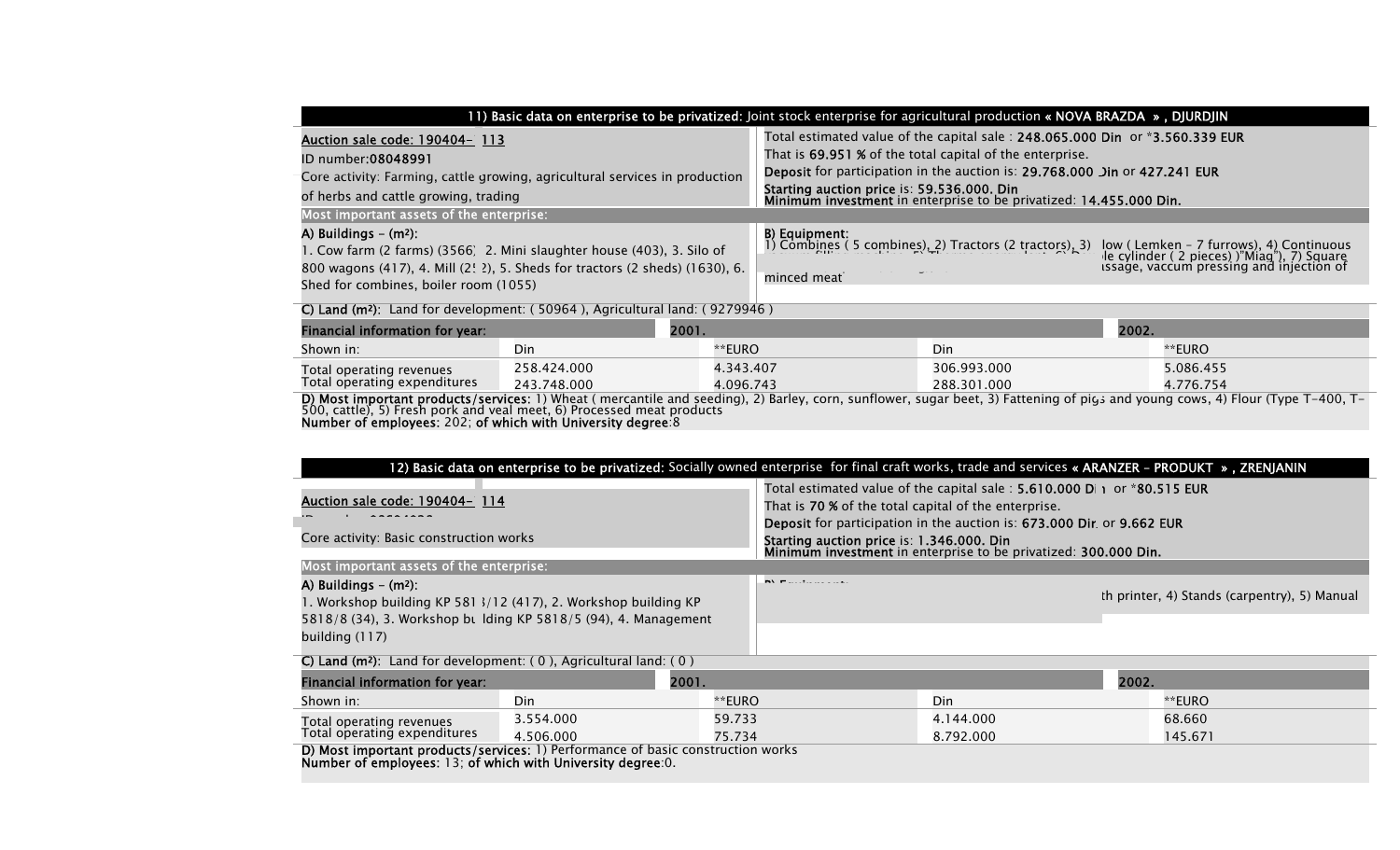|                                                                                                                                         |                                                                                                                                                                  |         |                                                                                                             | 13) Basic data on enterprise to be privatized: Joint stock servicing trading enterprise |       |                                             |
|-----------------------------------------------------------------------------------------------------------------------------------------|------------------------------------------------------------------------------------------------------------------------------------------------------------------|---------|-------------------------------------------------------------------------------------------------------------|-----------------------------------------------------------------------------------------|-------|---------------------------------------------|
|                                                                                                                                         |                                                                                                                                                                  |         | « REMONT », SREMSKA MITROVICA                                                                               |                                                                                         |       |                                             |
|                                                                                                                                         |                                                                                                                                                                  |         |                                                                                                             | Total estimated value of the capital sale: 3.710.000 D  1 or *53.330 EUR                |       |                                             |
| Auction sale code: 190404-(220p                                                                                                         |                                                                                                                                                                  |         |                                                                                                             | That is 51.534 % of the total capital of the enterprise.                                |       |                                             |
|                                                                                                                                         |                                                                                                                                                                  |         |                                                                                                             | Deposit for participation in the auction is: 185.000 Dir. or 2.666 EUR                  |       |                                             |
| Core activity: maintenance and repair of motor vehicles                                                                                 |                                                                                                                                                                  |         | Starting auction price is: 371.000 Din                                                                      | Minimum investment in enterprise to be privatized: 756.000 Din.                         |       |                                             |
| Most important assets of the enterprise:                                                                                                |                                                                                                                                                                  |         |                                                                                                             |                                                                                         |       |                                             |
| A) Buildings $-$ (m <sup>2</sup> ):                                                                                                     |                                                                                                                                                                  |         | <b>NY</b> Participan and                                                                                    |                                                                                         |       |                                             |
| 1. Building - technical exami ation (200), 2) Hall - workers building                                                                   |                                                                                                                                                                  |         |                                                                                                             |                                                                                         |       | an BN $-23$ , 3) Compressor (Eina, Van), 4) |
| (400), 3. Hall - workers build ng (150), 4. Workshop for washing of                                                                     |                                                                                                                                                                  |         |                                                                                                             |                                                                                         |       |                                             |
| vehicles (80), 5. Service Adasevci (300)                                                                                                |                                                                                                                                                                  |         |                                                                                                             |                                                                                         |       |                                             |
| C) Land ( $m^2$ ): Land for development: $(0)$ , Agricultural land: $(0)$                                                               |                                                                                                                                                                  |         |                                                                                                             |                                                                                         |       |                                             |
| Financial information for year:                                                                                                         | 2000.                                                                                                                                                            |         |                                                                                                             |                                                                                         | 2001. |                                             |
| Shown in:                                                                                                                               | Din                                                                                                                                                              | **EURO  |                                                                                                             | Din                                                                                     |       | **EURO                                      |
| Total operating revenues                                                                                                                | 17.282.000                                                                                                                                                       | 342.218 |                                                                                                             | 16.314.000                                                                              |       | 274.194                                     |
| Total operating expenditures                                                                                                            | 16.813.000                                                                                                                                                       | 332.931 |                                                                                                             | 21.320.000                                                                              |       | 358.331                                     |
| D) Most important products/services: 1) Servicing and repair of vehicles<br>Number of employees: 98; of which with University degree: 4 |                                                                                                                                                                  |         |                                                                                                             |                                                                                         |       |                                             |
|                                                                                                                                         | 14) Basic data on enterprise to be privatized: Socially owned enterprise for manufacture of metal goods, wholesale and retail import -export with full liability |         |                                                                                                             |                                                                                         |       |                                             |
|                                                                                                                                         |                                                                                                                                                                  |         | « ELAN », CURUG                                                                                             |                                                                                         |       |                                             |
|                                                                                                                                         |                                                                                                                                                                  |         |                                                                                                             | Total estimated value of the capital sale: 3.428.000 D  1 or *49.276 EUR                |       |                                             |
| Auction sale code: 190404-(572p                                                                                                         |                                                                                                                                                                  |         | That is 70 % of the total capital of the enterprise.                                                        |                                                                                         |       |                                             |
|                                                                                                                                         |                                                                                                                                                                  |         | Deposit for participation in the auction is: 171.000 Dir. or 2.464 EUR                                      |                                                                                         |       |                                             |
| Core activity: Manufacture of other metalproducts                                                                                       |                                                                                                                                                                  |         | Starting auction price is: 343.000 Din<br>Minimum investment in enterprise to be privatized: 1.001.000 Din. |                                                                                         |       |                                             |
| Most important assets of the enterprise:                                                                                                |                                                                                                                                                                  |         |                                                                                                             |                                                                                         |       |                                             |
| A) Buildings $-$ (m <sup>2</sup> ):                                                                                                     |                                                                                                                                                                  |         | $\mathbf{N}$ . The contract of the $\mathbf{N}$                                                             |                                                                                         |       |                                             |
| 1. Management building (25.), 2) Manufacture hall (484), 3. Object B<br>(306)                                                           |                                                                                                                                                                  |         | machine (Gorenje), b) Furniture (Chairs and tables)                                                         |                                                                                         |       | plishing machines (URB 750A), 4) Welding    |
| $C)$ Land $(m2)$ :                                                                                                                      |                                                                                                                                                                  |         |                                                                                                             |                                                                                         |       |                                             |
| Financial information for year:                                                                                                         | 2000.                                                                                                                                                            |         |                                                                                                             |                                                                                         | 2001. |                                             |

| $1.11$ 411 - 141 - 1111 - 1111 - 1114 - 1011 - 101 |            | ----        | ----      |         |  |
|----------------------------------------------------|------------|-------------|-----------|---------|--|
| Shown in:                                          | Din        | <b>EURO</b> | Din       | **EURO  |  |
| Total operating revenues                           | .795.000   | 94.950      | .063.000  | 85.095  |  |
| Total operating expenditures                       | 10.897.000 | ?15.782     | 9.102.000 | 152.980 |  |

**D) Most important products/services:** 1) Painting pistol, 2) Zip machine, 3) Vise, 4) PC- 50, 5) Pump Number of employees: 60; of which with University degree: 2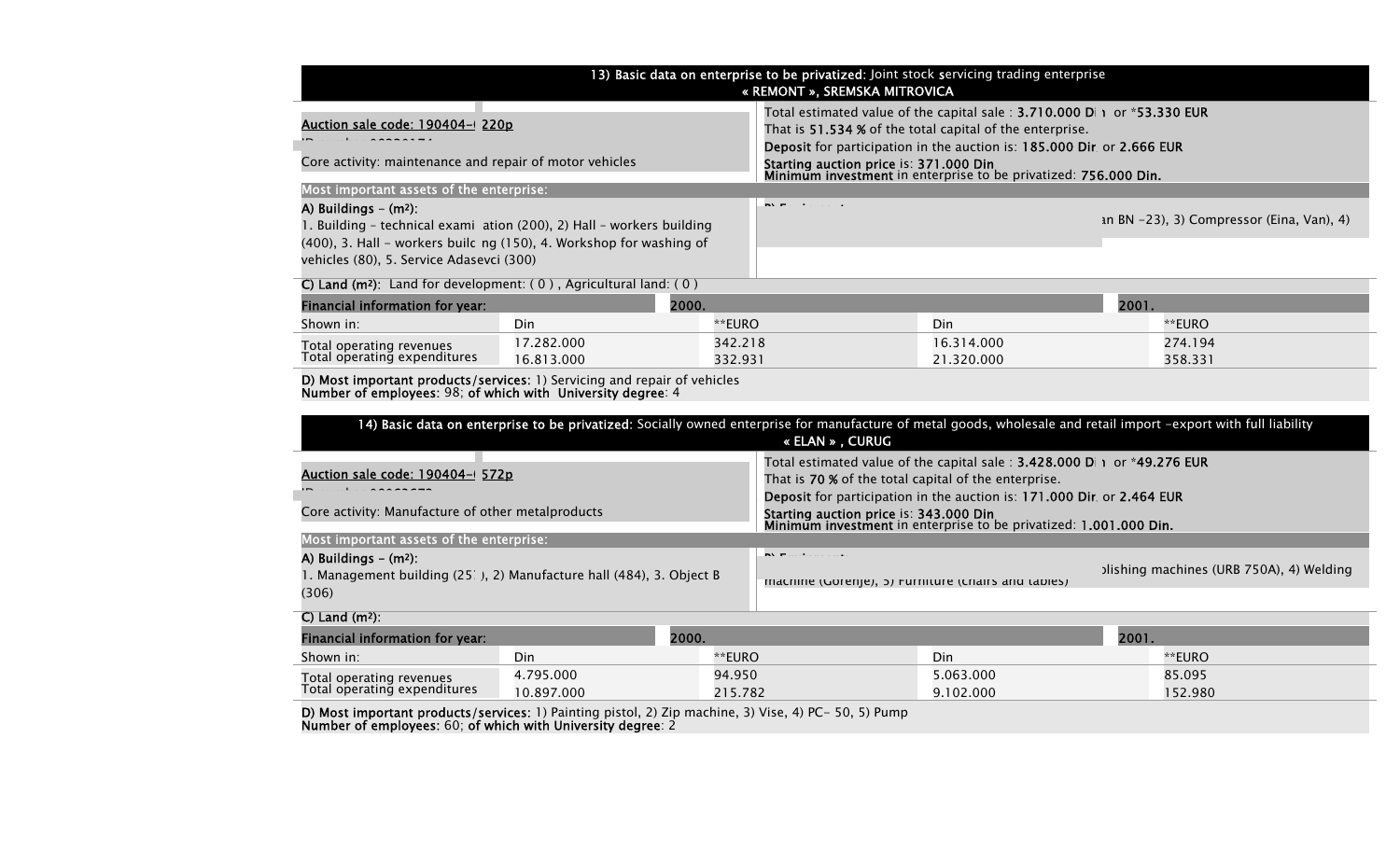| 15) Basic data on enterprise to be privatized: Joint stock construction company «DUSAN STANICKOV », SOMBOR                                                                                                                                              |                                                                                                                                                                                                                      |  |  |  |  |  |
|---------------------------------------------------------------------------------------------------------------------------------------------------------------------------------------------------------------------------------------------------------|----------------------------------------------------------------------------------------------------------------------------------------------------------------------------------------------------------------------|--|--|--|--|--|
| Auction sale code: 190404-(733p)                                                                                                                                                                                                                        | Total estimated value of the capital sale: 103.196.000 Din or *1.483.429 EUR<br>That is 60.55 % of the total capital of the enterprise.<br>Deposit for participation in the auction is: 8.256.000 L n or 118.674 EUR |  |  |  |  |  |
| Core activity: Basic construction works                                                                                                                                                                                                                 | Starting auction price is: 16.511.000 Din<br>Minimum investment in enterprise to be privatized: 2.381.000 Din.                                                                                                       |  |  |  |  |  |
| Most important assets of the enterprise:                                                                                                                                                                                                                |                                                                                                                                                                                                                      |  |  |  |  |  |
| A) Buildings $-$ (m <sup>2</sup> ):<br>I. Business and residential b ilding 1 (895), 2. Management building<br>$(263)$ , 3. Sales room $(59)$ , 4. awmill $(683)$ , 5. Business residential<br>building 2 (81), 6. Business residential building 3 (86) | achine (Canon 6317/17), 3) Computer, 4)<br>, 6) Rail polishing machine, 7) Server                                                                                                                                    |  |  |  |  |  |
| C) Land $(m2)$ :                                                                                                                                                                                                                                        |                                                                                                                                                                                                                      |  |  |  |  |  |

| $\sim$ , $\sim$ $\sim$ $\sim$ $\sim$ $\sim$<br>Financial information for year: |                          | 2001.                |                          | 2002.                |  |  |
|--------------------------------------------------------------------------------|--------------------------|----------------------|--------------------------|----------------------|--|--|
| Shown in:                                                                      | Din                      | **EURO               | Din                      | **EURO               |  |  |
| Total operating revenues<br>Total operating expenditures                       | 92.962.000<br>95.239.000 | .562.439<br>.600.709 | 73.562.000<br>96.365.000 | .218.822<br>.596.637 |  |  |

**D) Most important products/services:** 1) Building of apartments, 2) Industrial buildings, 3) Projecting, 4) Transporting, 5) Production of timber Number of employees: 311; of which with University degree:17

| 16) Basic data on enterprise to be privatized: Socially owned construction enterprise « NAPREDAK », VRBAS                                                                |                          |                    |                                                                                                                                                                                           |                          |       |                    |
|--------------------------------------------------------------------------------------------------------------------------------------------------------------------------|--------------------------|--------------------|-------------------------------------------------------------------------------------------------------------------------------------------------------------------------------------------|--------------------------|-------|--------------------|
| Auction sale code: 190404-0851p                                                                                                                                          |                          |                    | Total estimated value of the capital sale: 45.829.000 I in or *658.788 EUR<br>That is 70 % of the total capital of the enterprise.                                                        |                          |       |                    |
| Core activity: Other construction and specialized works                                                                                                                  |                          |                    | Deposit for participation in the auction is: 2.291.000 L n or 32.939 EUR<br>Starting auction price is: 4.583.000 Din<br>Minimum investment in enterprise to be privatized: 3.910.000 Din. |                          |       |                    |
| Most important assets of the enterprise:                                                                                                                                 |                          |                    |                                                                                                                                                                                           |                          |       |                    |
| A) Buildings $-$ (m <sup>2</sup> ):<br>1. Management building (11 g), 2. Brick plant (1486), 3. Mechanization<br>(620), 4. Wood storage (926), 5. Reinforced plant (324) |                          |                    | <b>BY Facturers</b> and<br>ogres), 3) Machine for production of<br>uisperse tables (ragram), 4) Ditch uigger (K.Dakic), 5) Light construction mechanization                               |                          |       |                    |
| C) Land ( $m^2$ ): Land for development: (0), Agricultural land: (0)                                                                                                     |                          |                    |                                                                                                                                                                                           |                          |       |                    |
| Financial information for year:                                                                                                                                          | 2001.                    |                    |                                                                                                                                                                                           |                          | 2002. |                    |
| Shown in:                                                                                                                                                                | Din                      | **EURO             |                                                                                                                                                                                           | Din                      |       | **EURO             |
| Total operating revenues<br>Total operating expenditures                                                                                                                 | 52.552.000<br>56.105.000 | 883.257<br>942.973 |                                                                                                                                                                                           | 56.115.000<br>56.601.000 |       | 929.749<br>970.939 |

D) Most important products/services: 1) Apartments, 2) Halls, 3) Offices, 4) Cement Number of employees: 169; of which with University degree:4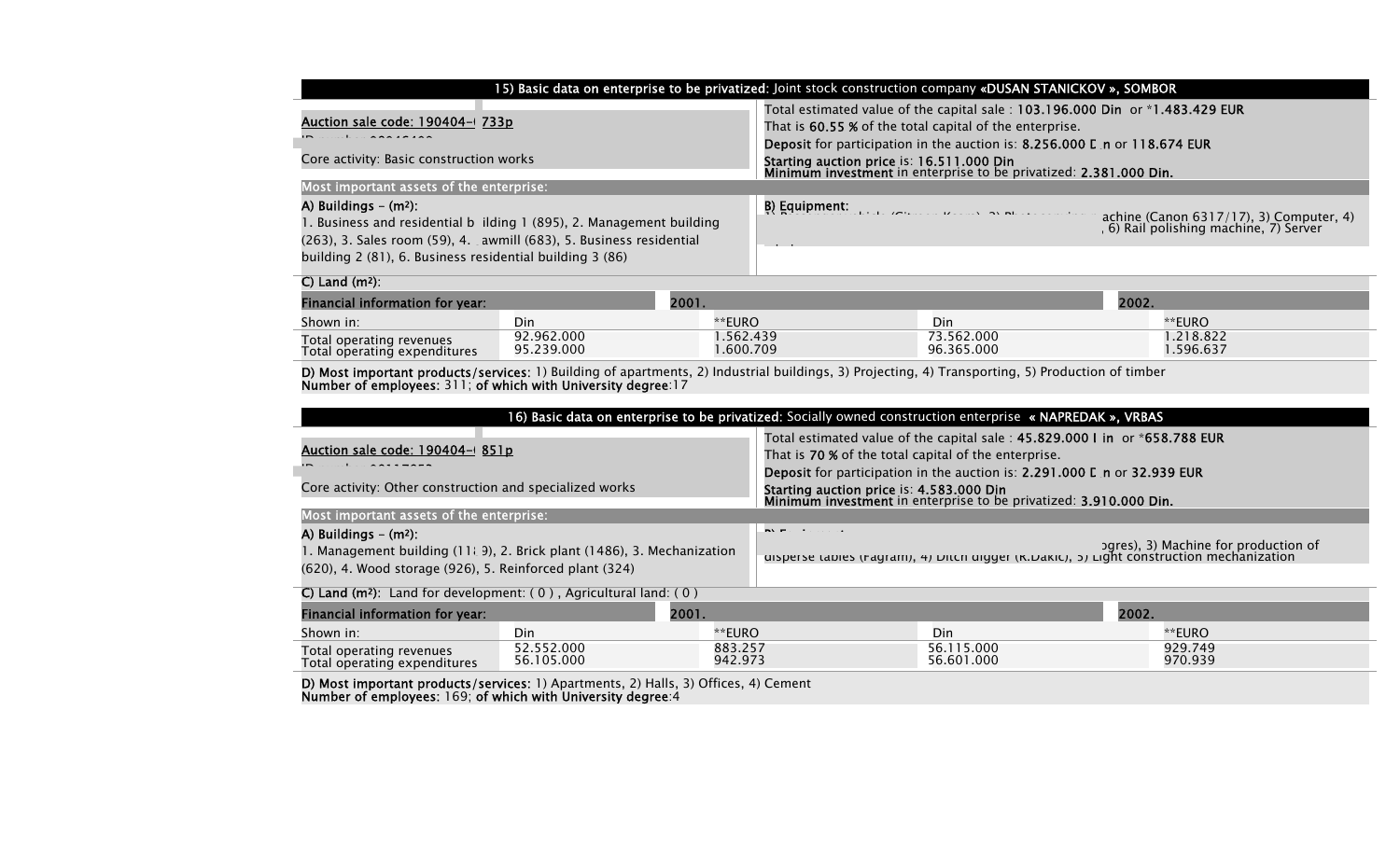|                                                                                                                                                                                                                                              | 17) Basic data on enterprise to be privatized: Socially owned enterprise « NOVI DOM - STOLARIJA », DEBELJACA                                       |           |                                                                                                                                                                                                                                                          |                                                                   |           |  |
|----------------------------------------------------------------------------------------------------------------------------------------------------------------------------------------------------------------------------------------------|----------------------------------------------------------------------------------------------------------------------------------------------------|-----------|----------------------------------------------------------------------------------------------------------------------------------------------------------------------------------------------------------------------------------------------------------|-------------------------------------------------------------------|-----------|--|
| Auction sale code: 190404- 009p                                                                                                                                                                                                              |                                                                                                                                                    |           | Total estimated value of the capital sale: 76.207.000 I in or *1.095.460 EUR<br>That is 70 % of the total capital of the enterprise.<br>Deposit for participation in the auction is: 6.097.000 L n or 87.637 EUR                                         |                                                                   |           |  |
| Core activity: Production of construction carpentry                                                                                                                                                                                          |                                                                                                                                                    |           | Starting auction price is: 12.193.000. Din                                                                                                                                                                                                               | Minimum investment in enterprise to be privatized: 5.407.000 Din. |           |  |
| Most important assets of the enterprise:                                                                                                                                                                                                     |                                                                                                                                                    |           |                                                                                                                                                                                                                                                          |                                                                   |           |  |
| A) Buildings - (m2):<br>1. Big hall (4720), 2. Hall with warehouse (1413), 3. Hall for basic<br>tailoring (1020), 4. Hall for covers and blinds (1470), 5. Management<br>building (252)                                                      |                                                                                                                                                    |           | $\mathbf{N}$ . Functionally states<br>(1) Hyaraulic pump with press, 2) Four side wood processing machine (Ledimek), 4) Cylinder<br>spreading machine (Bratstvo), 4) Machine for high frequency gluing (Mihoma), 5) Plastic extruder                     |                                                                   |           |  |
|                                                                                                                                                                                                                                              | C) Land ( $m^2$ ): Land for development: (30286), Agricultural land: (22483)                                                                       |           |                                                                                                                                                                                                                                                          |                                                                   |           |  |
| Financial information for year:                                                                                                                                                                                                              | 2001.                                                                                                                                              |           |                                                                                                                                                                                                                                                          |                                                                   | 2002.     |  |
| Shown in:                                                                                                                                                                                                                                    | Din                                                                                                                                                | **EURO    |                                                                                                                                                                                                                                                          | Din                                                               | **EURO    |  |
| Total operating revenues                                                                                                                                                                                                                     | 25.410.000                                                                                                                                         | 427.073   |                                                                                                                                                                                                                                                          | 14.563.000                                                        | 241.289   |  |
| Total operating expenditures                                                                                                                                                                                                                 | 39.006.000<br>D) Most important products/services: 1) Doors, 2) Windows, 3) Balcony doors, 4) Openings, 5) Stairs                                  | 655.585   |                                                                                                                                                                                                                                                          | 32.269.000                                                        | 534.653   |  |
| Number of employees: 76; of which with University degree: 1                                                                                                                                                                                  |                                                                                                                                                    |           |                                                                                                                                                                                                                                                          |                                                                   |           |  |
|                                                                                                                                                                                                                                              |                                                                                                                                                    |           |                                                                                                                                                                                                                                                          |                                                                   |           |  |
|                                                                                                                                                                                                                                              | 18) Basic data on enterprise to be privatized: Socially owned enterprise for wholesale and retail trading « PESCARAPROMET », SUBOTICA              |           |                                                                                                                                                                                                                                                          |                                                                   |           |  |
| Auction sale code: 190404- 057                                                                                                                                                                                                               |                                                                                                                                                    |           | Total estimated value of the capital sale: $67.258.000.1$ 00 Din or *966.818 EUR                                                                                                                                                                         |                                                                   |           |  |
|                                                                                                                                                                                                                                              |                                                                                                                                                    |           | That is 70 % of the total capital of the enterprise.<br>Deposit for participation in the auction is: 8.071.000 L n or 116.018 EUR                                                                                                                        |                                                                   |           |  |
| Core activity: Wholesale trading with food products                                                                                                                                                                                          |                                                                                                                                                    |           | Starting auction price is: 16.142.000. Din                                                                                                                                                                                                               |                                                                   |           |  |
|                                                                                                                                                                                                                                              |                                                                                                                                                    |           |                                                                                                                                                                                                                                                          | Minimum investment in enterprise to be privatized: 3.113.000 Din. |           |  |
| Most important assets of the enterprise:                                                                                                                                                                                                     |                                                                                                                                                    |           |                                                                                                                                                                                                                                                          |                                                                   |           |  |
| A) Buildings $-$ (m <sup>2</sup> ):<br>7. Supermarket, warehouse, Aleksandrovo (500), 2. Assembled super<br>market (417), 3. Warehouse, canteen, archive, offices (710), 4.<br>Management building (328), 5. Metal hangar – warehouse (1065) |                                                                                                                                                    |           | B) Equipment:<br>1) Register cash desk (Sholleh), 2) Various refrigerating devices (various manufacturers), 3)<br>Horizontal refrigerating stands various manufacturers), 4) Delivery vehicles (poly, trucks) (Zastava),<br>5) Equipment for AOP (Epson) |                                                                   |           |  |
|                                                                                                                                                                                                                                              | C) Land ( $m^2$ ): Land for development: (15919), Agricultural land: (0)                                                                           |           |                                                                                                                                                                                                                                                          |                                                                   |           |  |
| Financial information for year:                                                                                                                                                                                                              | 2001.                                                                                                                                              |           |                                                                                                                                                                                                                                                          |                                                                   | 2002.     |  |
| Shown in:                                                                                                                                                                                                                                    | Din                                                                                                                                                | **EURO    |                                                                                                                                                                                                                                                          | Din                                                               | **EURO    |  |
| Total operating revenues<br>Total operating expenditures                                                                                                                                                                                     | 104.548.000                                                                                                                                        | 1.757.168 |                                                                                                                                                                                                                                                          | 118.404.000                                                       | 1.961.793 |  |
|                                                                                                                                                                                                                                              | 110.258.000<br>D) Most important products/services: 1) Food products, 2) Chemical products, 3) Other products, 4) Restaurant management activities | 1.853.138 |                                                                                                                                                                                                                                                          | 128.596.000                                                       | 2.130.660 |  |
| Number of employees: 138; of which with University degree: 2                                                                                                                                                                                 |                                                                                                                                                    |           |                                                                                                                                                                                                                                                          |                                                                   |           |  |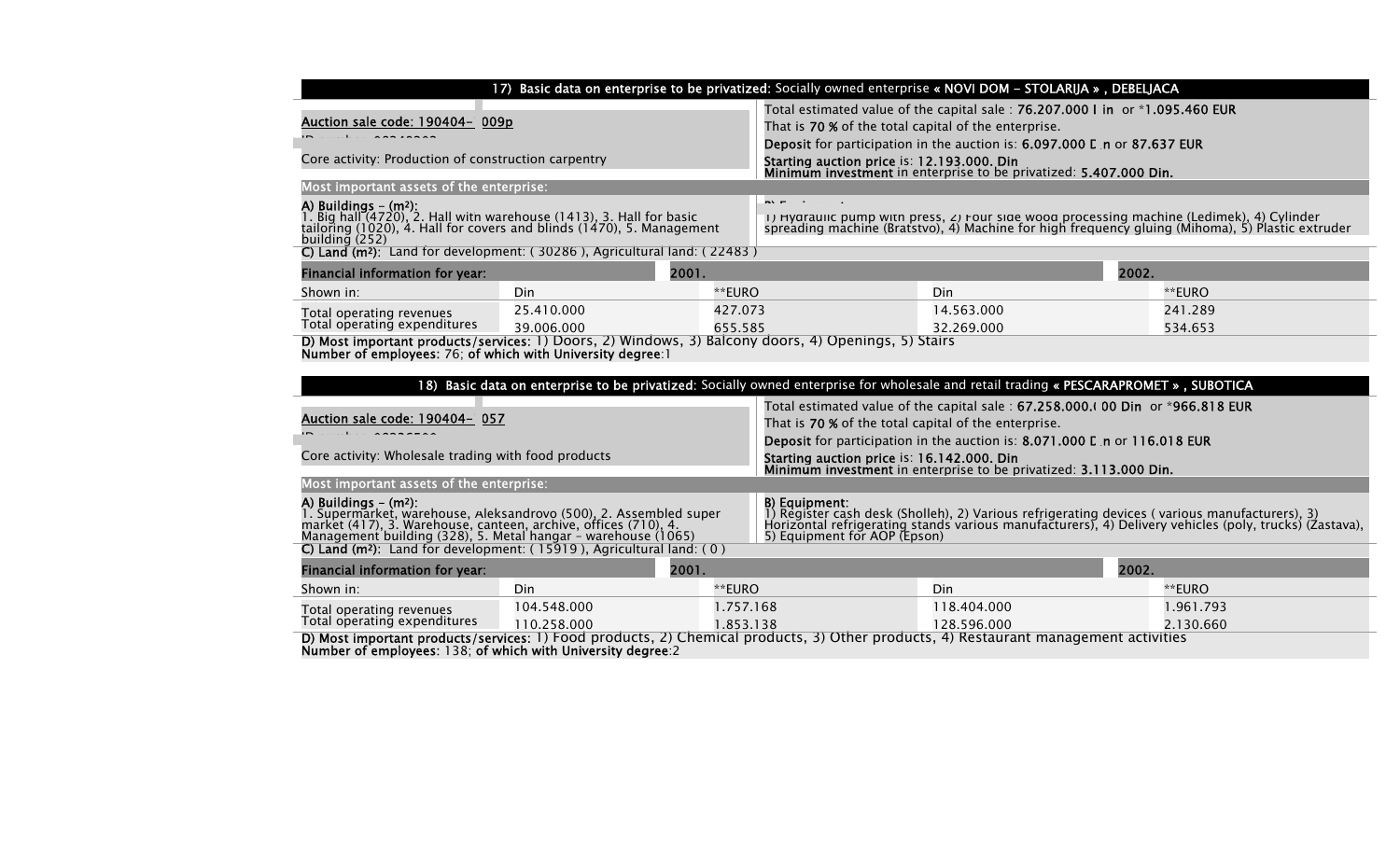|                                                                                                                                                                                            |             |                                                                                                                                          |                                                                                                                                                                                                                                                                                                                                                                                                                                                           |             |       | 19) Basic data on enterprise to be privatized: Joint stock enterprise for manufacture of bolts, wire products, tools and machines « PETAR DRAPSIN », NOVI SAD |
|--------------------------------------------------------------------------------------------------------------------------------------------------------------------------------------------|-------------|------------------------------------------------------------------------------------------------------------------------------------------|-----------------------------------------------------------------------------------------------------------------------------------------------------------------------------------------------------------------------------------------------------------------------------------------------------------------------------------------------------------------------------------------------------------------------------------------------------------|-------------|-------|---------------------------------------------------------------------------------------------------------------------------------------------------------------|
| Auction sale code: 190404- 067p                                                                                                                                                            |             | Total estimated value of the capital sale: 269.491.000 Din or *3.873.888 EUR<br>That is 67.165 % of the total capital of the enterprise. |                                                                                                                                                                                                                                                                                                                                                                                                                                                           |             |       |                                                                                                                                                               |
| Core activity: Manufacture of connecting elements and chains                                                                                                                               |             |                                                                                                                                          | <b>Deposit</b> for participation in the auction is: 21.559.000 Jin or 309.911 EUR<br>Starting auction price is: 43.119.000. Din<br>Minimum investment in enterprise to be privatized: 32.284.000 Din.                                                                                                                                                                                                                                                     |             |       |                                                                                                                                                               |
| Most important assets of the enterprise:                                                                                                                                                   |             |                                                                                                                                          |                                                                                                                                                                                                                                                                                                                                                                                                                                                           |             |       |                                                                                                                                                               |
| A) Buildings – (m²): $\sim$ $\cdots$ (), 2. Manufacture hall P1 II (2285), 3.<br>ced cement shelter (560), 5. Plant building<br>$PZ$ - restaurant ( $(11)$ , b. Plant building P II (1952) |             |                                                                                                                                          | B) Equipment:<br>1) Pressing automatic machines (SP O 1), 2) Automatic nachine for manufacture of bolts (SP 27), 3) Weaving Jooms (UDWZ- 063), 4) Pressing automatic m: :hines (SP 150), 5) Automatic machine for<br>rolling of coils (P1), 6) Guttering automatic machine (Fk - D1), 7) Automatic presses (K-50), 8)<br>Mono static presses (300–24), 9) Milling machines (MAHO), 10) Furnace (DEGUSSE), 11) Furnace for<br>thermal processing (DEGUSSÉ) |             |       |                                                                                                                                                               |
| C) Land ( $m^2$ ): Land for development: (0), Agricultural land: (0)                                                                                                                       |             |                                                                                                                                          |                                                                                                                                                                                                                                                                                                                                                                                                                                                           |             |       |                                                                                                                                                               |
| Financial information for year:                                                                                                                                                            | 2000.       |                                                                                                                                          |                                                                                                                                                                                                                                                                                                                                                                                                                                                           |             | 2001. |                                                                                                                                                               |
| Shown in:                                                                                                                                                                                  | Din         | **EURO                                                                                                                                   |                                                                                                                                                                                                                                                                                                                                                                                                                                                           | Din         |       | **EURO                                                                                                                                                        |
| Total operating revenues                                                                                                                                                                   | 178.507.000 | 3.000.218                                                                                                                                |                                                                                                                                                                                                                                                                                                                                                                                                                                                           | 203.337.000 |       | 3.369.017                                                                                                                                                     |
| Total operating expenditures<br>D). Maat bees sutant meadersta familiaan 1). Calle, balta, weeta. O). Matal and malendaria e filama and comes                                              | 184.182.000 | 3.095.600                                                                                                                                |                                                                                                                                                                                                                                                                                                                                                                                                                                                           | 222.058.000 |       | 3.679.198                                                                                                                                                     |

**D) Most important products/services:** 1) Coils, bolts, rivets, 2) Metal and polyethylene fibers and yarns Number of employees: 291; of which with University degree:24

|                                                                                                                                                                                                                                                                                                                                      | 20) Basic data on enterprise to be privatized: Socially owned construction enterprise « ZLATIBOR - GRADNJA », NOVI SAD |            |                                                                                                                                                                                                                |             |            |          |
|--------------------------------------------------------------------------------------------------------------------------------------------------------------------------------------------------------------------------------------------------------------------------------------------------------------------------------------|------------------------------------------------------------------------------------------------------------------------|------------|----------------------------------------------------------------------------------------------------------------------------------------------------------------------------------------------------------------|-------------|------------|----------|
| Auction sale code: 190404- 129                                                                                                                                                                                                                                                                                                       |                                                                                                                        |            | Total estimated value of the capital sale: 33.708.000 I in or *484.540 EUR<br>That is 70 % of the total capital of the enterprise.<br>Deposit for participation in the auction is: 3.371.000 L n or 48.454 EUR |             |            |          |
| Core activity: Other construction and specialized works                                                                                                                                                                                                                                                                              |                                                                                                                        |            | Starting auction price is: 6.742.000. Din<br>Minimum investment in enterprise to be privatized: 5.111.000 Din.                                                                                                 |             |            |          |
| Most important assets of the enterprise:                                                                                                                                                                                                                                                                                             |                                                                                                                        |            |                                                                                                                                                                                                                |             |            |          |
| A) Buildings $-$ (m <sup>2</sup> ):<br>1. New management building, J. Hranilovica 50, N. Sad (174), 2. Business<br>object, laboratory, Kisacki put bb, Rumenka (170), 3. Barrack for<br>accommodation of workers (924), 4. Residential space, J. Hranilovica 50,<br>N.Sad (90), 5. Central warehouse, J. Hranilovica 50, N.Sad (155) |                                                                                                                        |            | <b>INVESTIGATION</b><br>rating track, 4) Dump track (FAP 13), 5)<br>Construction crane                                                                                                                         |             |            |          |
| C) Land $(m^2)$ : Land for development: (11085), Agricultural land: (0)                                                                                                                                                                                                                                                              |                                                                                                                        |            |                                                                                                                                                                                                                |             |            |          |
| Financial information for year:                                                                                                                                                                                                                                                                                                      |                                                                                                                        | 30.04.2003 |                                                                                                                                                                                                                |             | 31.12.2003 |          |
| Shown in:                                                                                                                                                                                                                                                                                                                            | Din                                                                                                                    | **EURO     |                                                                                                                                                                                                                | Din         |            | **EURO   |
| Total operating revenues                                                                                                                                                                                                                                                                                                             | 12.989.000                                                                                                             | 202.934    |                                                                                                                                                                                                                | 118.205.000 |            | .846.780 |
| Total operating expenditures                                                                                                                                                                                                                                                                                                         | 15.204.000                                                                                                             | 237.540    |                                                                                                                                                                                                                | 108.852.000 |            | .700.653 |
| D) Most important products/services: 1) Apartments and shops, 2) Cement<br>Number of employees: 50; of which with University degree: 2                                                                                                                                                                                               |                                                                                                                        |            |                                                                                                                                                                                                                |             |            |          |